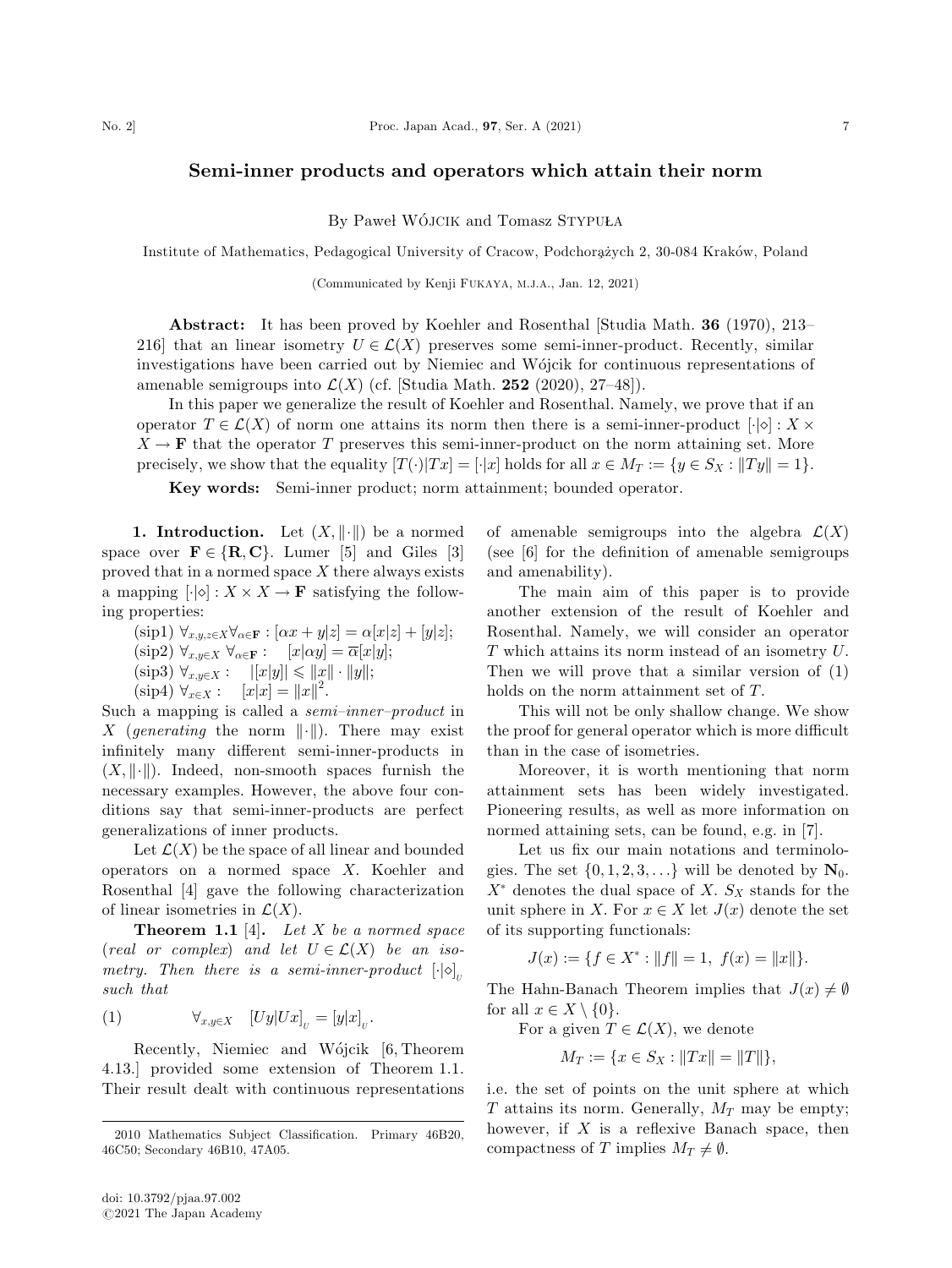Moreover, we have also the following constant

(2) 
$$
\gamma(T) := \inf \{ ||Tx|| : x \in S_X \}
$$
  
=  $\sup \{ c \ge 0 : \forall_{x \in X} c ||x|| \le ||Tx|| \},$ 

and another subset of the unit sphere

$$
m_T := \{ x \in S_X : ||Tx|| = \gamma(T) \}.
$$

It is easy to see that the inequality  $\gamma(T) > 0$  implies the injectivity of T.

2. Extension of the Koehler-Rosenthal theorem. In this section we will prove a sharpened version of the Koehler-Rosenthal result. We start with an auxiliary result.

**Theorem 2.1.** Suppose that  $z \in m_T$ ,  $\gamma(T) >$ 0 and  $g \in J(z)$ . Then there is a functional  $h_z \in J(Tz)$ such that  $\gamma(T)q = h_z \circ T$ .

*Proof.* It is easy to check that span $\{z\} \cap$ ker  $g = \{0\}$ . Since  $\gamma(T) > 0$ , T is injective. So, we get span $\{Tz\} \cap T(\ker q) = \{0\}.$ 

Now, we can define a linear functional h:  $span\{Tz\}+T(\ker g)\to \mathbf{F}$  by  $h(\alpha T z + T k) :=$  $\alpha\gamma(T)$ , where  $\alpha \in \mathbf{F}$  and  $k \in \text{ker } g$ . Then we have

$$
|h(\alpha Tz + Tk)| = |\alpha|\gamma(T) = |\alpha|\gamma(T)||z||
$$
  
=  $|\alpha|\gamma(T)g(z) = \gamma(T)|g(\alpha z)|$   
=  $\gamma(T)|g(\alpha z + k)|$   
 $\leq \gamma(T)||\alpha z + k|| \leq ||\alpha Tz + Tk||.$ 

Thus  $||h|| \le 1$ . On the other hand  $|h(\frac{Tz}{||Tz||})| = \frac{1}{||Tz||} \gamma(T) = 1$ , therefore  $||h|| = 1$ . Now the Hahn-Banach Theorem implies that there exists a linear functional  $h_z: X \to \mathbf{F}$  such that  $||h_z|| = 1$  and  $h_z|_{\text{span}\lbrace Tz\rbrace + T(\text{ker } g)} = h.$  From this we obtain  $h_z(Tz) =$  $h(\hat{Tz}) = \gamma(\hat{T}) = ||Tz||$  thus  $h_z \in J(Tz)$ . It is easily seen that  $T(\ker g) \subseteq \ker h_z$ . It follows from this inclusion that  $\ker g \subseteq \ker(h_z \circ T)$ . But  $h_z \circ T \neq 0$ . This is proved by writing  $(h_z \circ T)(z) = h_z(Tz) =$  $\gamma(T) > 0.$ 

Observe that codim ker  $q = 1 = \text{codim ker}(h_z \circ$ T). Therefore we obtain ker  $g = \ker(h_z \circ T)$ . This implies  $\alpha g = h_z \circ T$  with some  $\alpha \in \mathbf{F}$ . From this equality we deduce  $\alpha = \alpha g(z) = h_z(Tz) = \gamma(T)$ .  $\Box$ 

We are in position to prove an extension of the Koehler-Rosenthal theorem.

**Theorem 2.2.** Suppose that  $T \in \mathcal{L}(X)$  is an operator such that  $||T|| = 1$  and  $M_T \neq \emptyset$ . Then there is a semi-inner-product  $\left[\cdot|\diamond\right]_T : X \times X \to \mathbf{F}$  such that

(3) 
$$
\forall_{x \in M_T} \ \forall_{y \in X} \ [Ty|Tx]_T = [y|x]_T.
$$

Moreover, if T is not an isometry and  $m_T \neq \emptyset$  and  $\gamma(T) > 0$ , then there exists a semi-inner-product  $\left[\cdot\middle|\diamond\right]_T : X \times X \to \mathbf{F}$  such that

(4) 
$$
\forall_{x \in M_T} \ \forall_{u \in m_T} \ \forall_{y \in X} [Ty|Tx]_T = [y|x]_T \ and
$$

$$
[Ty|Tu]_T = \gamma(T)^2[y|u]_T.
$$

Proof. Since the proofs are similar we present only the second part of theorem. The first one is easier. So, assume that  $M_T \neq m_T$  and  $\gamma(T) > 0$ . The proof is long, therefore we find it convenient to write the six steps of the proof.

Step I. First, we define a subset

$$
A := \{ x \in M_T : Tx \notin M_T \} \subseteq M_T.
$$

Next, fix  $x \in A$  and let us consider a subset

 $D_x := \{y \in M_T : \exists_{n \in \mathbb{N}_0} T^n y = x\} \subseteq M_T.$ 

We see at once that  $A \subseteq D_x$  and  $T(D_x) \subseteq D_x \cup$  $T(A)$ . It is easy to check that

if 
$$
z \in M_T
$$
 and  $T^n z \in M_T$ ,  
then  $T^k z \in M_T$  for all  $k \leq n$ .

Therefore, one should be able to verify with little effort that

(5) if 
$$
x_1, x_2 \in A
$$
 and  $x_1 \neq x_2$ , then  $D_{x_1} \cap D_{x_2} = \emptyset$ .

The property (5) will be important later. Now we define the next two subsets

$$
K := \{ y \in M_T : \forall_{n \in \mathbb{N}_0} T^n y \in M_T \}
$$
 and  

$$
\widehat{K} := \{ y \in M_T : \exists_{n \in \mathbb{N}_0} T^n y \notin M_T \}.
$$

A moment's reflection shows that

$$
M_T = K \cup \widehat{K} = K \cup \bigcup_{x \in A} D_x.
$$

For fixed  $x \in A$  and  $y \in D_x \cup T(A)$ , we define a constant

$$
p(y, x) := \min\{n \in \mathbf{N}_0 : T^n y = Tx\}.
$$

In particular,  $p(x, x) = 1$  and  $p(Tx, x) = 0$  and  $T^{p(y,x)}y = Tx$ . Moreover, if  $Ty \in D_x \cup T(A)$ , then we obtain

(6) 
$$
p(Ty, x) = \min\{n \in \mathbb{N}_0 : T^n(Ty) = Tx\}
$$
  
\t\t\t\t $= \min\{n \in \mathbb{N}_0 : T^{n+1}y = Tx\}$   
\t\t\t\t $= \min\{k \in \mathbb{N}_0 : T^k y = Tx\}$   
\t\t\t\t $= -1 + \min\{k \in \mathbb{N}_0 : T^k y = Tx\}$   
\t\t\t\t $= -1 + p(y, x).$ 

For each element  $x \in A$ , using the axiom of choice, we take an arbitrary  $f_{Tx} \in J(Tx)$  such that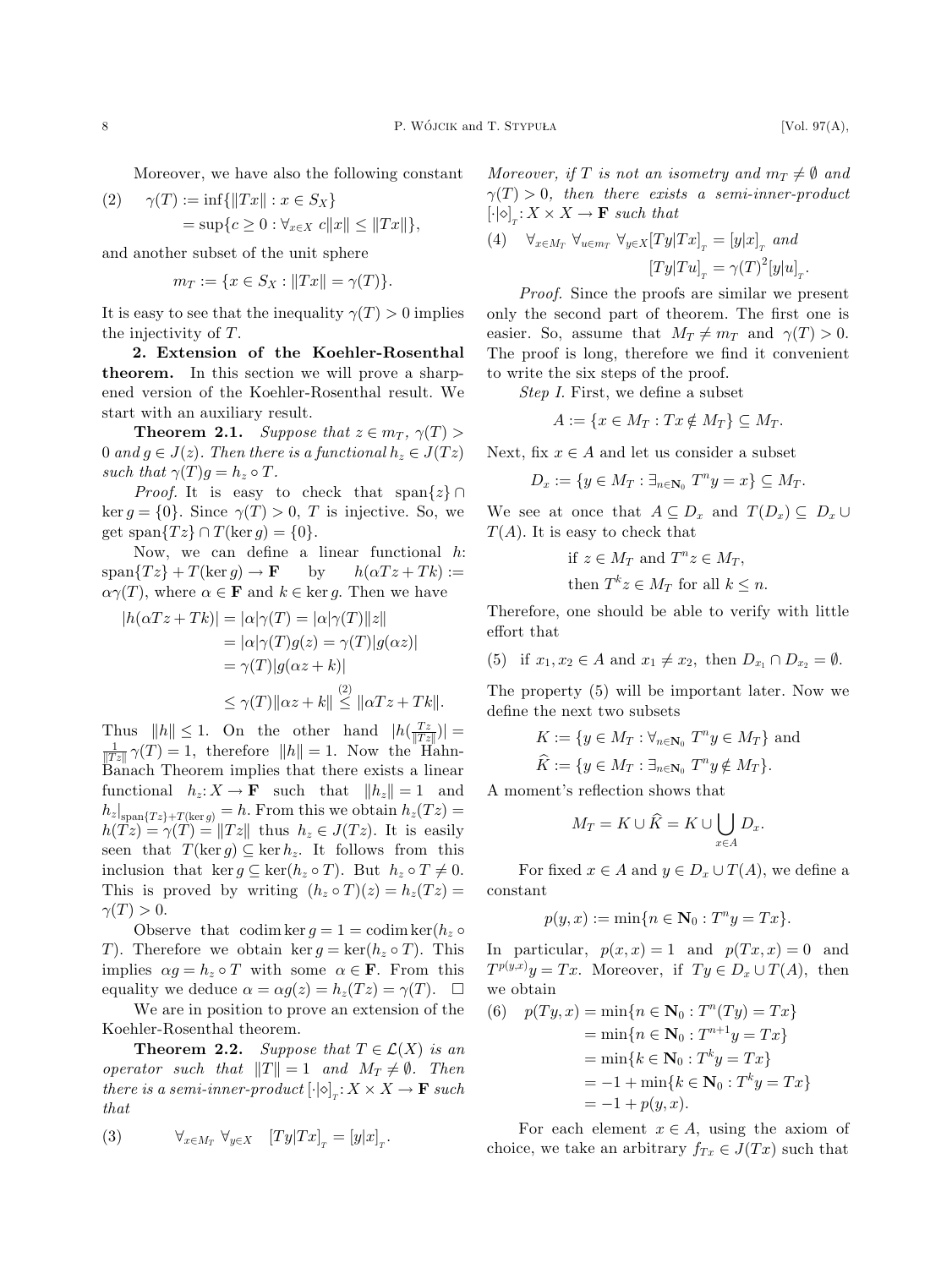(7) if 
$$
x, x' \in A
$$
,  $J(Tx) = J(Tx')$ , then  $f_{Tx} = f_{Tx'}$ .

The above remark will play a significant role in this proof. Since  $||Tx|| = 1$ , we see that  $f_{Tx}(Tx) = 1$ . If  $y \in D_x$  and  $Ty \in D_x \cup T(A)$ , then

(8) 
$$
f_{Tx}(T^{p(Ty,x)+1}y) = f_{Tx}(T^{p(y,x)}y) = f_{Tx}(Tx) = 1.
$$

It is obvious that  $||f_{Tx} \circ T^{p(T y,x)+1}|| \leq 1$ . So, applying (8) we obtain

(9) 
$$
||f_{Tx} \circ T^{p(Ty,x)+1}|| = 1.
$$

Step II. Before defining a semi-inner-product  $\left[\cdot|\diamond\right]_T$ , it is convenient to introduce a mapping  $\left[\cdot|\diamond\right]_S$ :  $X \times S_X \to \mathbf{F}$ . First we define it on

$$
X \times \left(\bigcup_{x \in A} D_x \cup T(A)\right).
$$

So let  $y \in \bigcup D_x \cup T(A)$ . It is convenient and, more  $x \in A$ importantly, helpful to recall that  $D_x \cap T(A) = \emptyset$ .

If  $y \in \bigcup D_x$ , then we conclude from (5) that there is a unique  $x \in A$  such that  $y \in D_x$ . On the other hand, if  $y \in T(A)$ , there is a unique (by the injectivity of T) vector  $x \in A$  such that  $y = Tx$ .

These remarks allow us to introduce the following definition

(10) 
$$
[w|y]_s := (f_{Tx} \circ T^{p(y,x)})(w)
$$
 for  $w \in X$ .

Before returning into the proof, a few words are appropriate. More precisely: if  $\gamma(T) > 0$  were not assumed, we would prove only  $(3)$ . But then T need not be injective. Therefore it is necessary to check that  $\left[\cdot|\diamond\right]_S$  is well defined on  $T(A)$ . To do this we assume that  $x, x' \in A$  and  $y = Tx = Tx'$ . Then

$$
[w|Tx]_s \stackrel{(10)}{=} (f_{Tx} \circ T^{p(Tx,x)})(w) = (f_{Tx} \circ T^0)(w)
$$

$$
\stackrel{(7)}{=} (f_{Tx'} \circ T^{p(Tx',x')})(w) \stackrel{(10)}{=} [w|Tx']_s.
$$

Thus  $\left[\cdot | \diamond \right]_s$  is well defined on  $T(A)$  in each case. To end this step, we fix a vector  $y \in D_x$  such that  $Ty \in$  $D_x \cup T(A)$  and we write

(11) 
$$
[w|y]_s \stackrel{(10)}{=} f_{Tx}(T^{p(y,x)}w) \stackrel{(6)}{=} f_{Tx}(T^{p(Ty,x)+1}w)
$$

$$
= f_{Tx}(T^{p(Ty,x)}(Tw)) \stackrel{(10)}{=} [Tw|Ty]_s.
$$

Step III. From now on, the set  $m<sub>T</sub>$  plays a main role. Since T is not an isometry,  $M_T \neq m_T$ . It is easy to see that  $\frac{1}{\gamma(T)}T(m_T) \subseteq S_X$ . Now we define a mapping  $\left[\cdot | \diamond \right]_s$  on the set  $X \times (m_T \cup \frac{1}{\gamma(T)} T(m_T)).$ Note that

(12) 
$$
m_T = (m_T \cap T(M_T)) \cup (m_T \setminus T(M_T))
$$
 and  
\n
$$
\emptyset = (m_T \cap T(M_T)) \cap (m_T \setminus T(M_T)).
$$

First we consider the subset  $m_T \cap T(M_T)$ . Fix  $x \in$  $M_T$  such that  $Tx \in m_T$ , i.e.  $Tx \in m_T \cap T(M_T)$ . Then  $x \in A$  and the functional  $f_{Tx} \in J(Tx)$  is defined as above.

So, for each element  $x \in A$ , using the axiom of choice and Theorem 2.1, we take an arbitrary  $h_{Tx} \in$  $J(T^2x)$  such that

(13) if 
$$
x, x' \in A
$$
 and  $Tx = Tx'$ , then  $h_{Tx} = h_{Tx'}$ ,

and

(14) 
$$
\gamma(T)f_{Tx} = h_{Tx} \circ T.
$$

Now fix  $w \in X$ . Since  $Tx \in m_T$ ,  $\frac{T(Tx)}{\|T(Tx)\|} \in S_X$ . Let us consider the next definition:

(15) 
$$
\left[w \mid \frac{T(Tx)}{\|T(Tx)\|}\right]_s := h_{Tx}(w) \text{ for } w \in X.
$$

It follows from (13) that the equality (15) is well defined. Furthermore: since  $Tx \in m_T$ ,  $Tx \notin M_T$ . However, we know that  $x \in M_T$ . Thus we conclude that  $x \in D<sub>x</sub>$ . Therefore, we obtain

(16) 
$$
\left[ Tw \middle| \frac{T(Tx)}{\Vert T(Tx) \Vert} \right]_s \stackrel{\text{(15)}}{=} h_{Tx}(Tw) \stackrel{\text{(14)}}{=} \gamma(T) f_{Tx}(w)
$$

$$
= \gamma(T) f_{Tx}(T^0 w)
$$

$$
= \gamma(T) f_{Tx}(T^{p(Tx,x)} w)
$$

$$
\stackrel{\text{(10)}}{=} \gamma(T) [w|Tx].
$$

Now we investigate the subset  $m_T \setminus T(M_T)$ . So, for each  $x \in m_T \setminus T(M_T)$ , using, again, the axiom of choice, we take an arbitrary  $g_x \in J(x)$ . Now Theorem 2.1 and the axiom of choice imply that there is a functional  $h_x \in J(Tx)$  such that

 $\gamma(T)g_x = h_x \circ T$  (in particular,  $||h_x \circ T|| = \gamma(T)$ )

and if  $x, x' \in A$  and  $Tx = Tx'$ , then  $h_x = h_{x'}$ .

Now fix  $w \in X$ . Clearly,  $\frac{Tx}{\|Tx\|} \in S_X$ . Then we introduce another definition:

(17) 
$$
[w|x]_s := \frac{1}{\gamma(T)} h_x(Tw) \text{ and}
$$

$$
\left[w \mid \frac{Tx}{\|Tx\|}\right]_s := h_x(w).
$$

In the same manner as before we can see that the second part of (17) is well defined. So, we get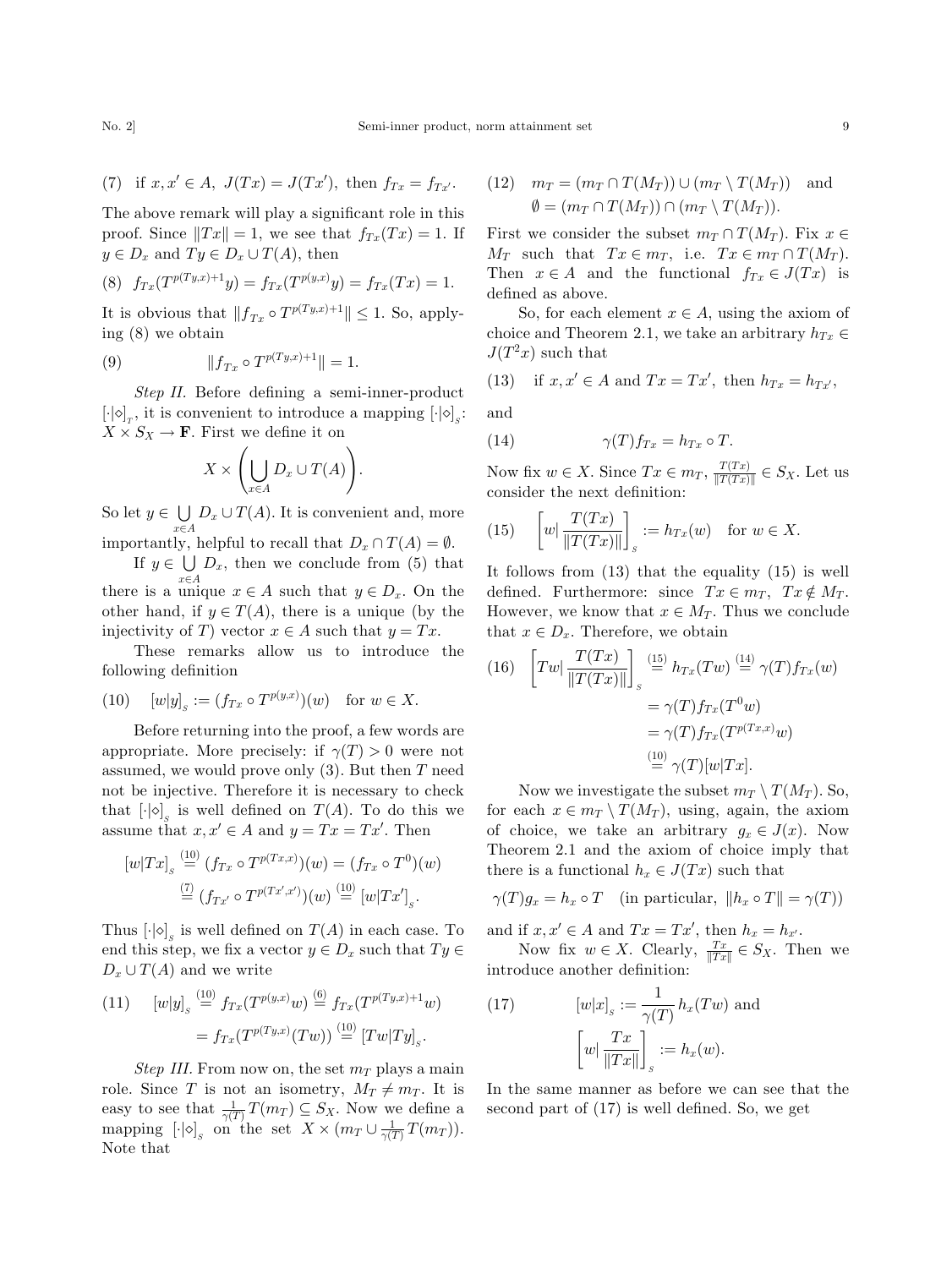(18) 
$$
\left[Tw\left|\frac{Tx}{\|Tx\|}\right]_s \stackrel{(17)}{=} h_x(Tw) \stackrel{(17)}{=} \gamma(T)[w|x]_s.
$$

Since  $||h_x \circ T|| = \gamma(T)$ , (17) implies  $[\cdot |x]_s \in X^*$  and  $|[\cdot|x]_s| \le ||\cdot||$  and  $[x|x]_s = \frac{1}{\gamma(T)} h_x(Tx) = g_x(x) = 1.$ 

Step IV. The above parts will be summarized. Define a subset  $\mathfrak{M} \subseteq S_X$  by the formula

$$
\mathfrak{M} := \widehat{K} \cup m_T \cup T(\widehat{K}) \cup \frac{1}{\gamma(T)} T(m_T).
$$

Combining the end of Step III,  $(9)$ ,  $(10)$  and  $(15)$ , we immediately get

(19) 
$$
\left[\cdot|x\right]_s \in X^*
$$
 and  $\left|\left[\cdot|x\right]_s\right| \le ||\cdot||$  for  $x \in \mathfrak{M}$ ,

and moreover

(20) 
$$
[x|x]_s = 1 \text{ for all } x \in \mathfrak{M}.
$$

So, we may consider the mapping  $\left[\cdot|\diamond\right]_s : X \times \mathfrak{M} \to \mathbf{F}$ as well defined.

Step V. Now fix a semi-inner-product  $[\cdot] \circ]_o$ :  $X \times X \to \mathbf{F}$ . A trivial verification shows that  $([T^n b]$  $T^n a]_o : n \in \{0, 1, 2, \ldots\}$  is a bounded sequence for each fixed  $a, b \in X$ . Fix a Banach limit  $L: l^{\infty} \to \mathbf{F}$ .

Now, we are able to extend the mapping  $\left[\cdot | \diamond\right]_s : X \times \mathfrak{M} \to \mathbf{F}$  to the set  $X \times S_X$  by the formula

(21) 
$$
[w|a]_s
$$

$$
:= \begin{cases} [w|a]_s \text{ if } a \in \mathfrak{M}, \\ L([w|a]_o, [Tw|Ta]_o, [T^2w|T^2a]_o, \ldots) \\ \text{if } a \in K, \\ [w|a]_o \text{ if } a \in S_X \setminus (\mathfrak{M} \cup K). \end{cases}
$$

If  $a \in K$ , then the shift property of the Banach limit shows that

(22) 
$$
[w|a]_s = L([T^n w | T^n a]_o : n \in \{0, 1, 2, \ldots\})
$$

$$
= L([T^{n+1} w | T^{n+1} a]_o : n \in \{0, 1, 2, \ldots\})
$$

$$
= [Tw | Ta]_s.
$$

Step VI. Finally, we extend the mapping  $\left[\cdot | \diamond \right]_s$ to  $\left[\cdot | \diamondlearrowright]_T : X \times X \to \mathbf{F}$  by the formulas

$$
[b|a]_T:=\|a\|\cdot\left[b|\frac{a}{\|a\|}\right]_s \text{ and}
$$
 we put  $[b|a]_T:=0$  if  $a=0.$ 

It is easy to see that  $\left[\cdot\middle|\diamond\right]_T$  satisfies (sip2). It follows from (19) and (21) that  $\left[\cdot|\diamond\right]_T$  satisfies (sip1) and (sip3).

Furthermore, the conditions (20) and (21) say that  $\left[\cdot|\diamond\right]_T$  satisfies (sip4), thus it is a semiinner-product.

Combining (11), (16), (18) and (22), we immediately get  $(4)$ .

To end this section we present some application of Theorem 2.2. The next two theorems concern the Birkhoff orthogonality and the semiorthogonality.

**Theorem 2.3** ([2, Theorem 57, p. 140]). Let  $(X, \|\cdot\|)$  be a normed space, E its linear subspace and  $x_o \in X \setminus E$ . Then the following statements are equivalent:

- (a)  $x \perp_B E$ , i.e.  $\forall_{e \in E} ||x_o|| \leq ||x_o + e||;$
- (b) There exists a semi-inner-product  $[\cdot] \diamond$  which generates the norm  $\|\cdot\|$  and for which  $x_o \perp_{\rm s} E$ , i.e.  $\forall_{e \in E}$   $[e|x_o] = 0$ .

The above theorem can be strengthen as follows:

**Theorem 2.4.** Let  $(X, \|\cdot\|)$  be a normed space. Let  $C, E \subseteq X$  be nontrivial closed linear subspaces such that  $X = C + E$ . Then the following statements are equivalent:

- (a)  $C\perp_B E$ , i.e.  $\forall_{c\in C} \ \forall_{e\in E} \ ||c|| \leq ||c+e||;$
- (b) There exists a semi-inner-product  $[\cdot] \diamond$  which generates the norm  $\|\cdot\|$  and for which  $C\bot$ <sub>s</sub>E, *i.e.*  $\forall_{c \in C} \ \forall_{e \in E} \ [e|c] = 0;$

*Proof.* Assuming (a) we obtain  $C \cap E = \{0\}.$ For each vector  $c + e \in C + E = X$  (unique decomposition) we define  $P(c + e) := c$ . It is obvious that P is linear. Applying (a) yields

$$
||P(c+e)|| = ||c|| \le ||c+e||.
$$

Thus we get  $||P|| \leq 1$ . But  $||P(\frac{c}{||c||})|| = ||\frac{c}{||c||}|| = 1$ . Hence  $||P|| = 1$ .

Theorem 2.2 now shows that there exists a semi-inner-product  $[\cdot|\diamond]_P$  such that  $[P(\cdot)|Px]_P =$  $\left[\cdot|x\right]_P$  for all  $x \in M_P$ . We check at once that  $M_P \supseteq$  $S_X \cap C$ . It means that, for any  $c \in C \setminus \{0\}$  and  $e \in E$ , we have  $0 = [0] P(\frac{c}{||c||})]_P = [Pe] P(\frac{c}{||c||})]_P =$  $[e|\frac{c}{||c||}]_P = \frac{1}{||c||}[e|c]$ . Hence  $0 = [e|c]$ . So the implication (a)  $\Rightarrow$  (b) is proved. The reverse is true, since  $\perp$ <sub>s</sub>  $\subseteq$   $\perp$ <sub>B</sub> (see e.g. [2]).  $\Box$ 

3. Norm derivatives on norm attaintment set. From now on, we assume that the considered normed spaces are real. This section is in spirit to Theorem 2.2. Namely, instead of semi-inner-product, we consider *norm derivatives*, which are defined by the formulas  $\rho'_{+}(x,y) :=$  $\lim_{t\to 0^+}$  $\frac{\|x+ty\|^2-\|x\|^2}{2t}$  and  $\rho'_{-}(x,y) := \lim_{t\to 0^-}$  $\frac{||x+ty||^2 - ||x||^2}{2t}$  (cf. [2,1] for the background and properties of these functionals). In particular, we have